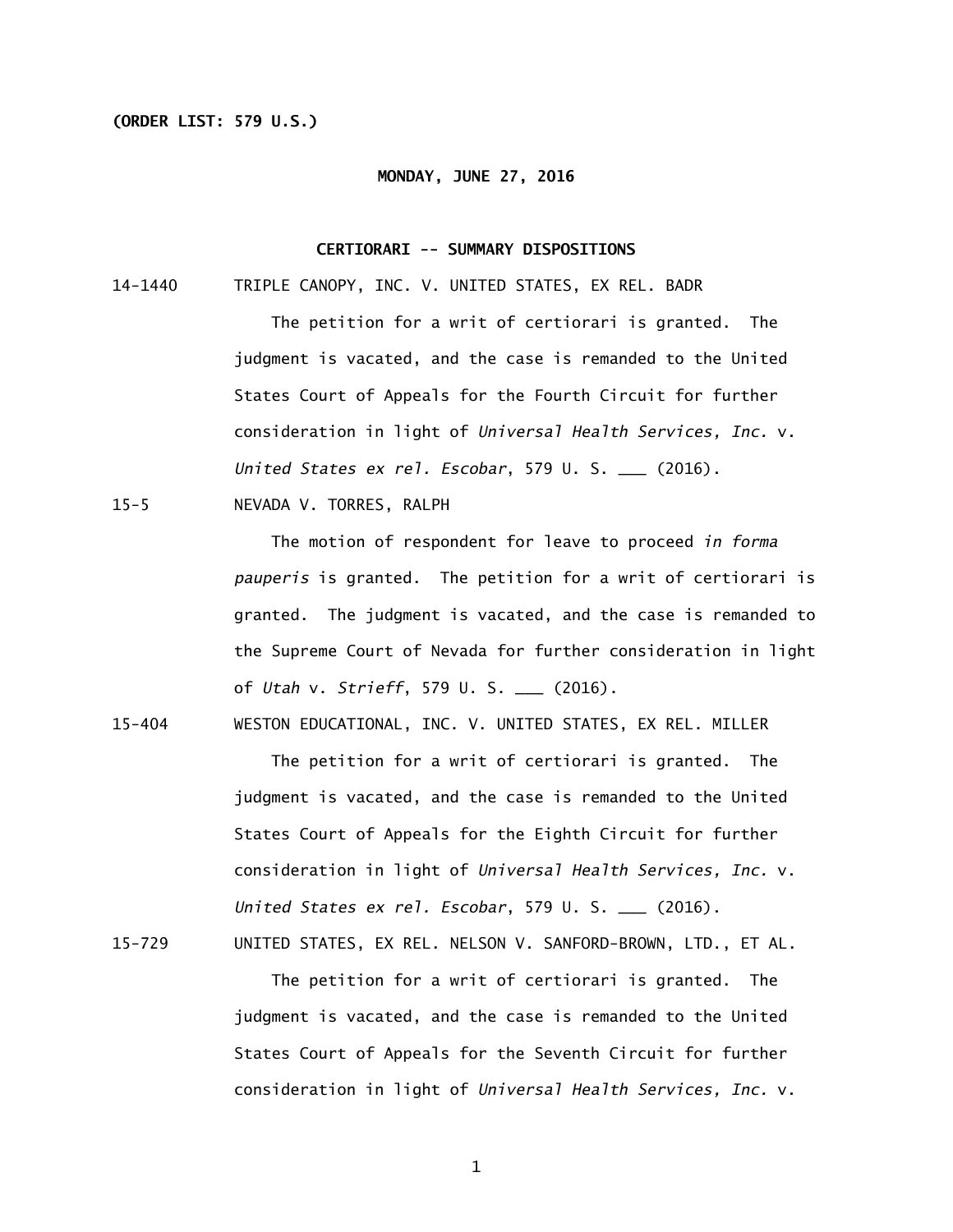*United States ex rel. Escobar*, 579 U. S. \_\_\_ (2016).

15-1014 CLICK-TO-CALL TECHNOLOGIES, LP V. ORACLE CORP., ET AL.

 The petition for a writ of certiorari is granted. The judgment is vacated, and the case is remanded to the United States Court of Appeals for the Federal Circuit for further consideration in light of *Cuozzo Speed Technologies, LLC* v. *Lee*, 579 U. S. \_\_\_ (2016). Justice Alito took no part in the consideration or decision of this petition.

# **ORDERS IN PENDING CASES**

- 15M134 LOPEZ, ALBERTO R. V. McFADDEN, WARDEN
- 15M135 ROBINSON, KATHERINE B. V. DEA, ET AL.

 The motions to direct the Clerk to file petitions for writs of certiorari out of time are denied.

- 15-8680 PAUL, RONALD I. V. DE HOLCZER, PAUL D., ET AL.
- 15-9006 IN RE PAUL B. GOIST

 The motions of petitioners for reconsideration of orders denying leave to proceed *in forma pauperis* are denied.

- 15-9042 ANDERSON, PATRICIA V. HARRISON COUNTY, MS
- 15-9472 SKRETTAS, GEORGE D. V. DEPT. OF VETERANS AFFAIRS

 The motions of petitioners for leave to proceed *in forma pauperis* are denied. Petitioners are allowed until July 18, 2016, within which to pay the docketing fees required by Rule 38(a) and to submit petitions in compliance with Rule 33.1 of the Rules of this Court.

### **APPEAL -- JURISDICTION NOTED**

15-1262 McCRORY, GOV. OF NC, ET AL. V. HARRIS, DAVID, ET AL.

In this case probable jurisdiction is noted.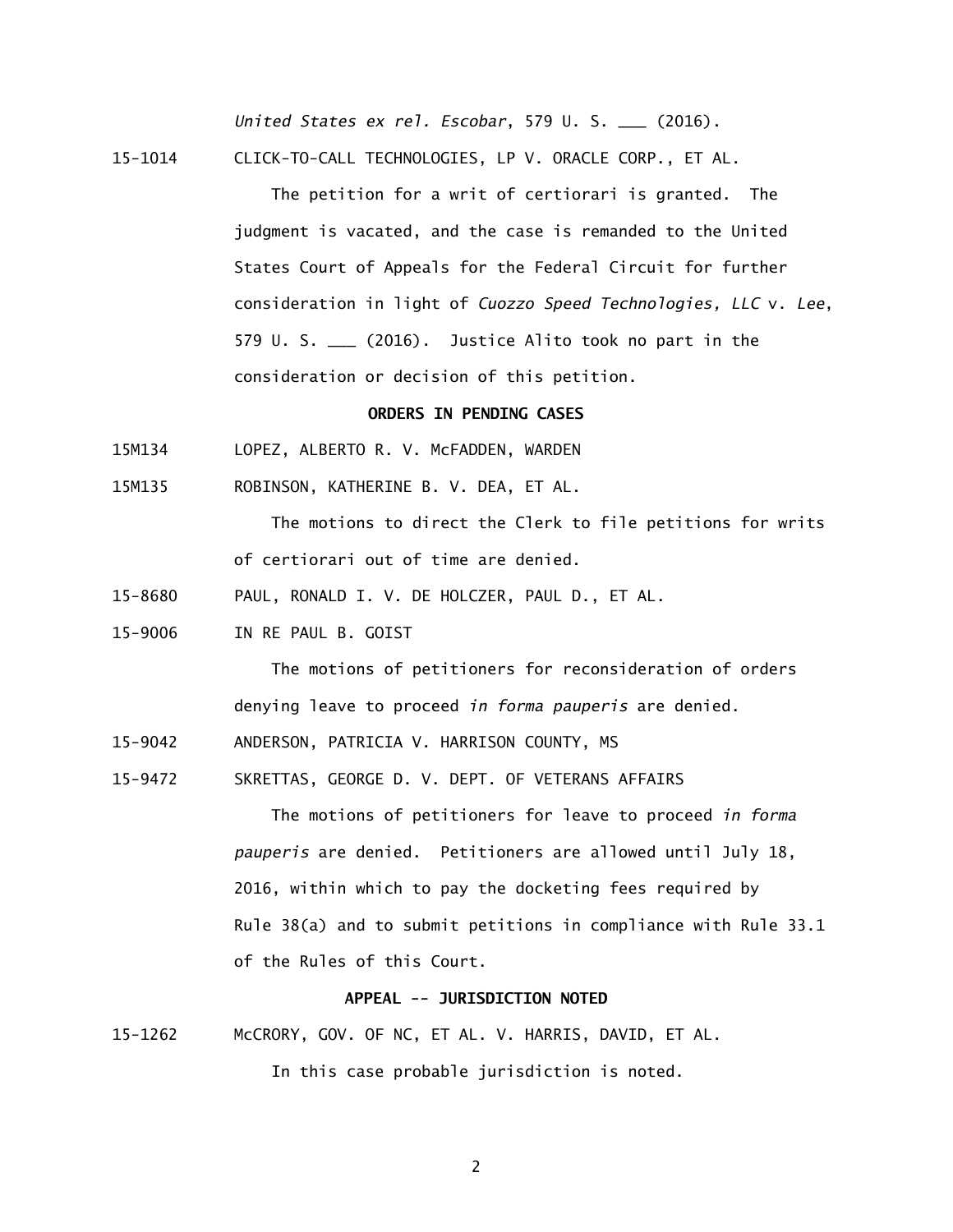### **CERTIORARI GRANTED**

14-1538 LIFE TECHNOLOGIES CORP., ET AL. V. PROMEGA CORP.

 The petition for a writ of certiorari is granted limited to Question 2 presented by the petition.

15-8544 BECKLES, TRAVIS V. UNITED STATES

 The motion of petitioner for leave to proceed *in forma pauperis* and the petition for a writ of certiorari are granted. Justice Kagan took no part in the consideration or decision of this motion and this petition.

#### **CERTIORARI DENIED**

- 14-1206 ODHIAMBO, PETER V. KENYA, ET AL.
- $15 363$ AT&T, INC., ET AL. V. UNITED STATES, EX REL. HEATH
- $15 610$ MIDLAND FUNDING, ET AL. V. MADDEN, SALIHA
- $15 683$ HOME CARE ASSN. OF AM., ET AL. V. WEIL, DAVID, ET AL.
- $15 716$ INTERVAL LICENSING LLC V. LEE, DIR., PATENT AND TRADEMARK
- $15 802$ RESOURCE INVESTMENTS, ET AL. V. UNITED STATES
- $15 889$ THOMAS, JERMAINE A. V. LYNCH, ATT'Y GEN.
- $15 945$ 15-945 CORDOVA-SOTO, GABRIELA V. UNITED STATES
- $15 990$ GUAM, ET AL. V. PAESTE, REA O., ET AL.
- 15-1024 LITTLE RIVER BAND OF OTTAWA V. NLRB
- 15-1034 SOARING EAGLE CASINO AND RESORT V. NLRB
- 15-1072 HAGGART, DANIEL, ET UX. V. WOODLEY, GORDON A., ET AL.
- 15-1129 UNITED STATES, EX REL. MARSHALL V. WOODWARD, INC.
- 15-1144 FLOWERS, CHARLES V. TROUP COUNTY SCHOOL DISTRICT
- 15-1145 VERSATA DEVELOPMENT GROUP, INC. V. SAP AMERICA, INC., ET AL.
- 15-1151 FITCH RATINGS, INC. V. FIRST COMMUNITY BANK, ET AL.
- 15-1166 OLIVE, RICHARD V. UNITED STATES
- 15-1182 SEQUENOM, INC. V. ARIOSA DIAGNOSTICS, INC., ET AL.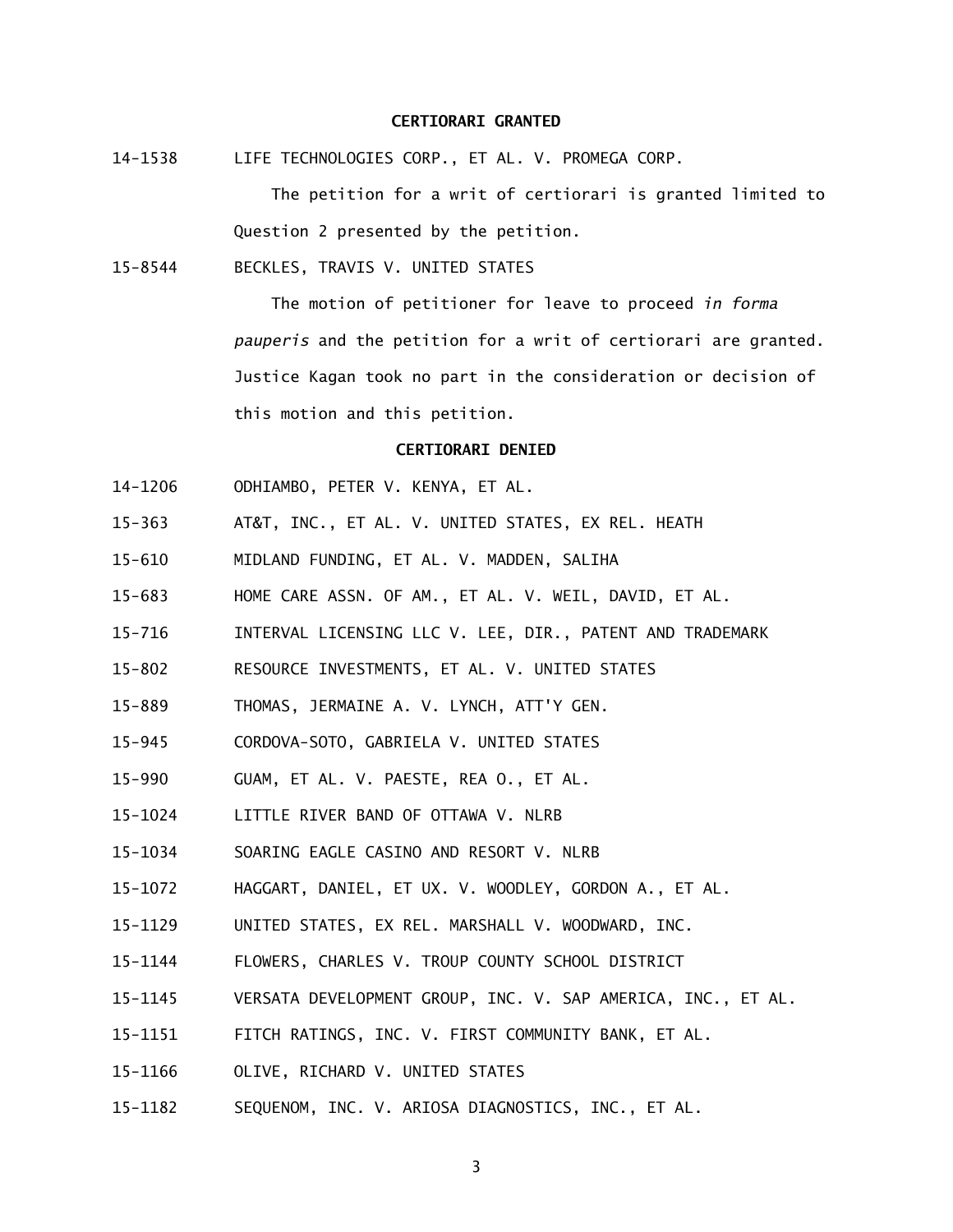- 15-1185 ) CALIFORNIA, ET AL. V. PAUMA BAND OF LUISENO INDIANS
- 15-1291 ) PAUMA BAND OF LUISENO MISSION V. CALIFORNIA, ET AL.
- 15-1187 STEPHENSON, JOHN H. V. GAME SHOW NETWORK, LLC, ET AL.
- 15-1199 PFEIL, RAYMOND M., ET AL. V. STATE STREET BANK AND TRUST CO.
- 15-1209 BARR PHARMACEUTICALS, ET AL. V. SUPERIOR COURT OF CA, ET AL.
- 15-1229 MANTIPLY, MARY B. V. HORNE, PATRICIA N.
- 15-1285 SHUKH, ALEXANDER V. SEAGATE TECHNOLOGY, ET AL.
- 15-1292 ) CARONI, DENNIS M. V. UNITED STATES

)

)

- 15-8254 ) DiLEO, GERARD M. V. UNITED STATES
- 15-1303 AYISSI-ETOH, MAGLOIRE K. V. FANNIE MAE, ET AL.
- 15-1304 BENT, MICHAEL S. V. FOSTER, TERESA L.
- 15-1306 MITRANO, PETER P. V. ORLANS MORAN, PLLC
- 15-1308 RADBIL, NOAH V. REGIONAL ADJUSTMENT BUREAU
- 15-1312 SNYDER, ROBERT S. V. COLLURA, SERAFINA, ET AL.
- 15-1314 AUTOMOTIVE BODY PARTS ASSN. V. USDC ED MI, ET AL.
- 15-1324 WASHINGTON, ALIX, ET UX. V. BANK OF AMERICA, N.A.
- 15-1349 OYAMA, MARK L. V. UNIVERSITY OF HAWAII, ET AL.
- 15-1353 TAYLOR, LLOYD I. V. UNITED STATES
- 15-1355 RODRIGUEZ, ANGELA V. FOX NEWS NETWORK
- 15-1360 STONER, MARTIN V. YOUNG CONCERT ARTISTS, INC.
- 15-1376 ARBUCKLE MOUNTAIN RANCH OF TX V. CHESAPEAKE ENERGY CORP., ET AL.
- 15-1386 SAMSUNG ELECTRONICS CO., LTD. V. APPLE INC.
- 15-1393 MT CANNABIS INDUSTRY, ET AL. V. MONTANA
- 15-1424 SANDOVAL, LUIS V. COUNTY OF LOS ANGELES, CA, ET AL
- 15-1448 PRIME HEALTHCARE SERVICES V. SERVICE EMPLOYEES INT'L, ET AL.
- 15-6889 LANIER, COREY L. V. UNITED STATES
- 15-7790 KILPATRICK, KWAME M. V. UNITED STATES
- 15-7849 ESCALANTI, EUGENE J. V. UNITED STATES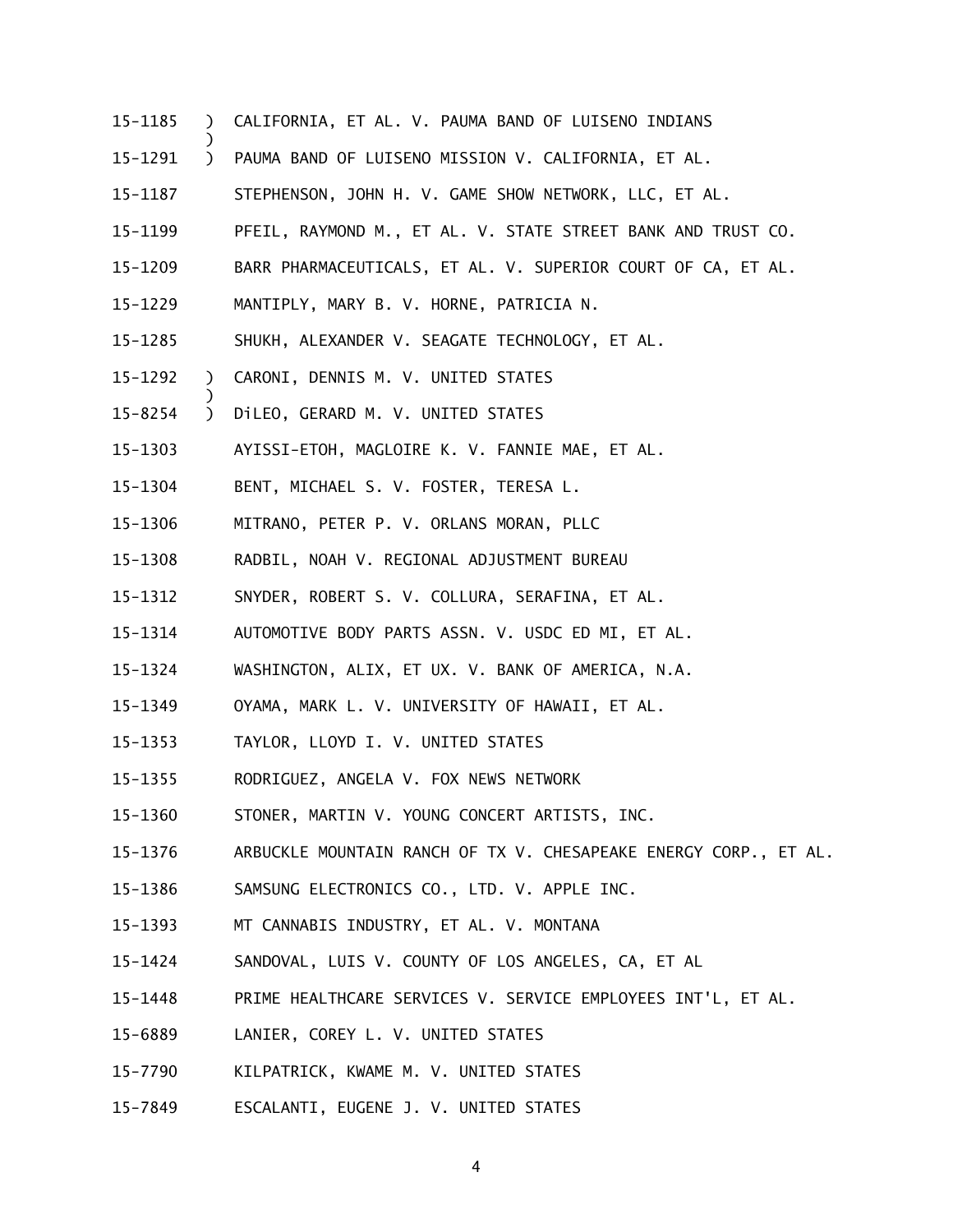- 15-7878 OSSANA, TIMOTHY G. V. UNITED STATES
- 15-7935 HASKINS, SABASTIAN V. VIRGINIA
- 15-7978 HOLDEN, JARRETT D. V. CLARKE, DIR., VA DOC
- 15-8204 JOHNSON, MATTHEW L. V. TEXAS
- 15-8227 JAMES, DARIN L. V. UNITED STATES
- 15-8424 SANCHEZ-VASQUEZ, PEDRO E. V. UNITED STATES
- $15 8465$ MAHON, DENNIS V. UNITED STATES
- 15-8985 RODRIGUEZ, VICTOR M. V. SALUS, JUDGE, ETC., ET AL.
- 15-8998 COMEAUX, MICHAEL W. V. STEPHENS, DIR., TX DCJ
- 15-8999 ELLIOTT, JAMIE V. GRACE, WARDEN, ET AL.
- 15-9003 CARROLL, MICHAEL J. V. MICHIGAN
- 15-9004 KIRBY, ELBERT, ET UX. V. MORRISSEY, LINDA G., ET AL.
- 15-9005 CHRISTMANN, LORI A. V. SCHUTTE, ATT'Y GEN. OF MI
- 15-9022 TRUJILLO, FERNANDO V. MONTGOMERY, WARDEN
- 15-9023 HERNANDEZ, ALEXIZ V. MUNIZ, WARDEN
- 15-9025 FENTON, EDDIE V. ILLINOIS
- 15-9029 PALMER, CONNIE R. V. STEPHENS, DIR., TX DCJ
- 15-9030 NUCCIO, JOSEPH H. V. McDONALD, WARDEN
- 15-9033 BLACK, JAMES V. JOHNSON, ADM'R, NJ, ET AL.
- 15-9034 BROWN, VERNON C. V. MACOMBER, WARDEN
- 15-9035 BASS, RONNIE D. V. TEXAS
- 15-9036 ALBARADO, JUAN M. V. TEXAS
- 15-9046 COSBY, PATRICIA A. V. SAFECO INS. CO. OF AMERICA
- 15-9048 BREWER, MICHAEL V. V. GEORGIA
- 15-9049 COOK, DEMOND F. V. LAMOTTE, WADE T., ET AL.
- 15-9058 CANNON, JEMAINE M. V. DUCKWORTH, INTERIM WARDEN
- 15-9073 TWO BULLS, LOREN C. V. RIES, BRIANA, ET AL.
- 15-9075 ABYLA, DAVID A. V. DALTON, SANDRA K., ET AL.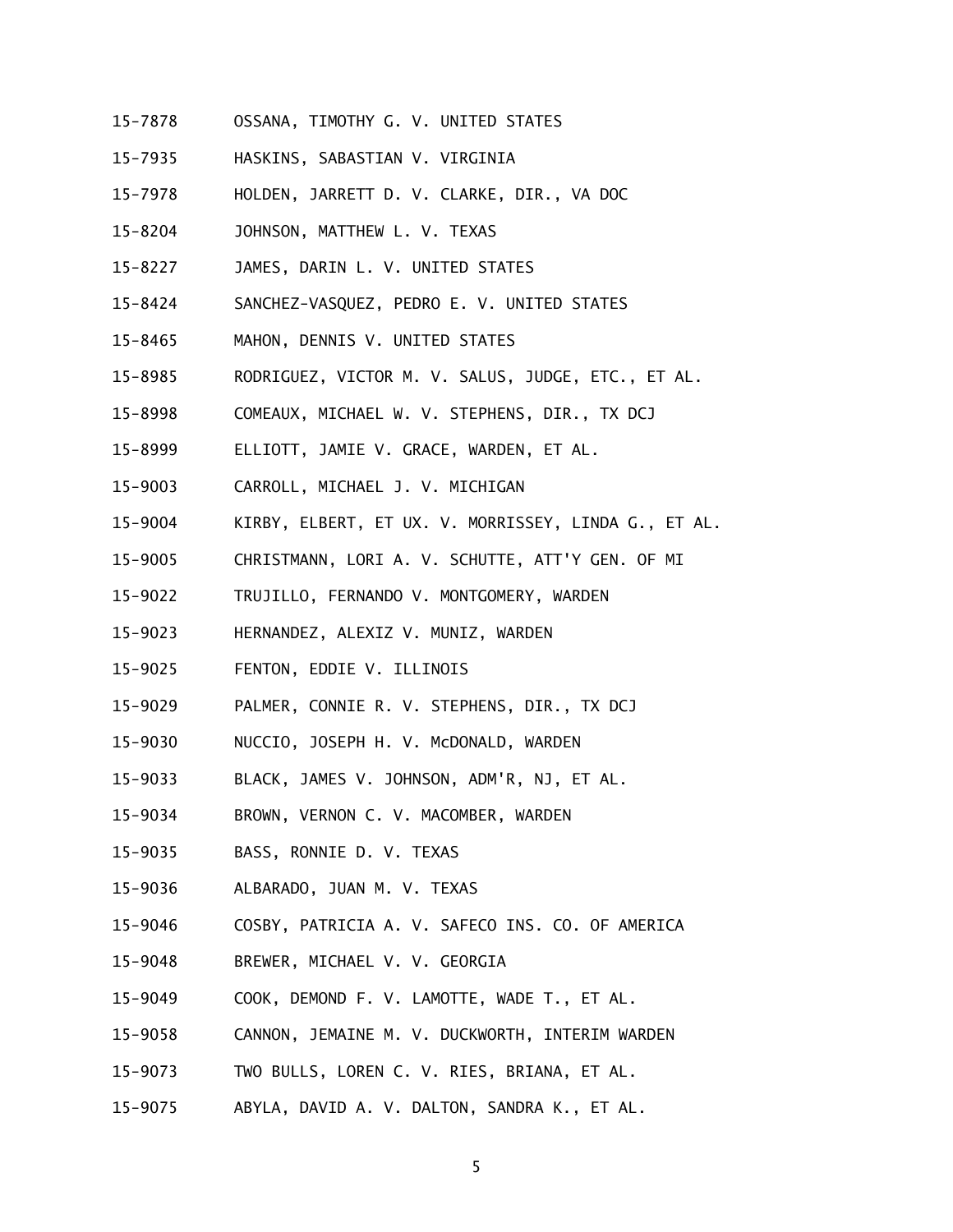- 15-9080 HERNANDEZ, MANUEL V. DAVEY, WARDEN
- 15-9081 SMITH, SHELDON V. JENKINS, WARDEN
- 15-9082 JOHNSON HOWARD, EMMA V. V. VANCE COUNTY SHERIFF, ET AL.
- 15-9087 VALLI, RUBEN V. MILLER, WARDEN, ET AL.
- 15-9091 DEL VALLE-SANTANA, RAQUEL V. SERVICIOS LEGALES DE PUERTO RICO
- 15-9095 GOODELL, D. SAMUEL V. BARRETT, WARDEN
- 15-9098 McCOY, JAMES B. V. WATKINS, CRAIG, ET AL.
- 15-9099 JONES, LYDELL A. V. TEXAS
- 15-9104 SAVOLT, MITCHELL E. V. LONG, WARDEN
- 15-9106 BELL, NATHAN V. ILLINOIS
- 15-9108 15-9108 FRANQUI, LEONARDO V. FLORIDA
- 15-9110 HARS, EVE V. KEELING, JAIME
- 15-9129 TEMPLE, DENNIS V. SINGLETON, JAMES, ET AL.
- 15-9155 15-9155 SALCIDO, FERNANDO M. V. KNIPP, WARDEN
- 15-9156 MARTIN, SAMUEL L. V. PENNSYLVANIA
- 15-9175 SOTELO-AYALA, MARIO V. UNITED STATES
- 15-9198 BUNTION, CARL W. V. TEXAS
- 15-9212 TEJEDA, MATEO K. V. GEORGIA
- 15-9216 MICKENS, SHAWNDALE V. LARKIN, SUPT., EASTERN NY
- 15-9218 KENNEDY, PATRICK V. VANNOY, WARDEN
- 15-9223 STOUTAMIRE, DWAYNE V. MORGAN, WARDEN
- 15-9288 McKYE, BRIAN W. V. UNITED STATES
- 15-9295 CARON, DAVID P. V. JONES, SEC., FL DOC
- 15-9300 GUTIERREZ, MACARIO V. UNITED STATES
- 15-9307 DONE, ANGEL V. UNITED STATES
- 15-9310 BACKMON, CARLA R. V. BREWER, GLENN M.
- 15-9311 15-9311 ARAIZA, FRANCISCO J. V. UNITED STATES
- 15-9324 ORTS, REYNA J. V. UNITED STATES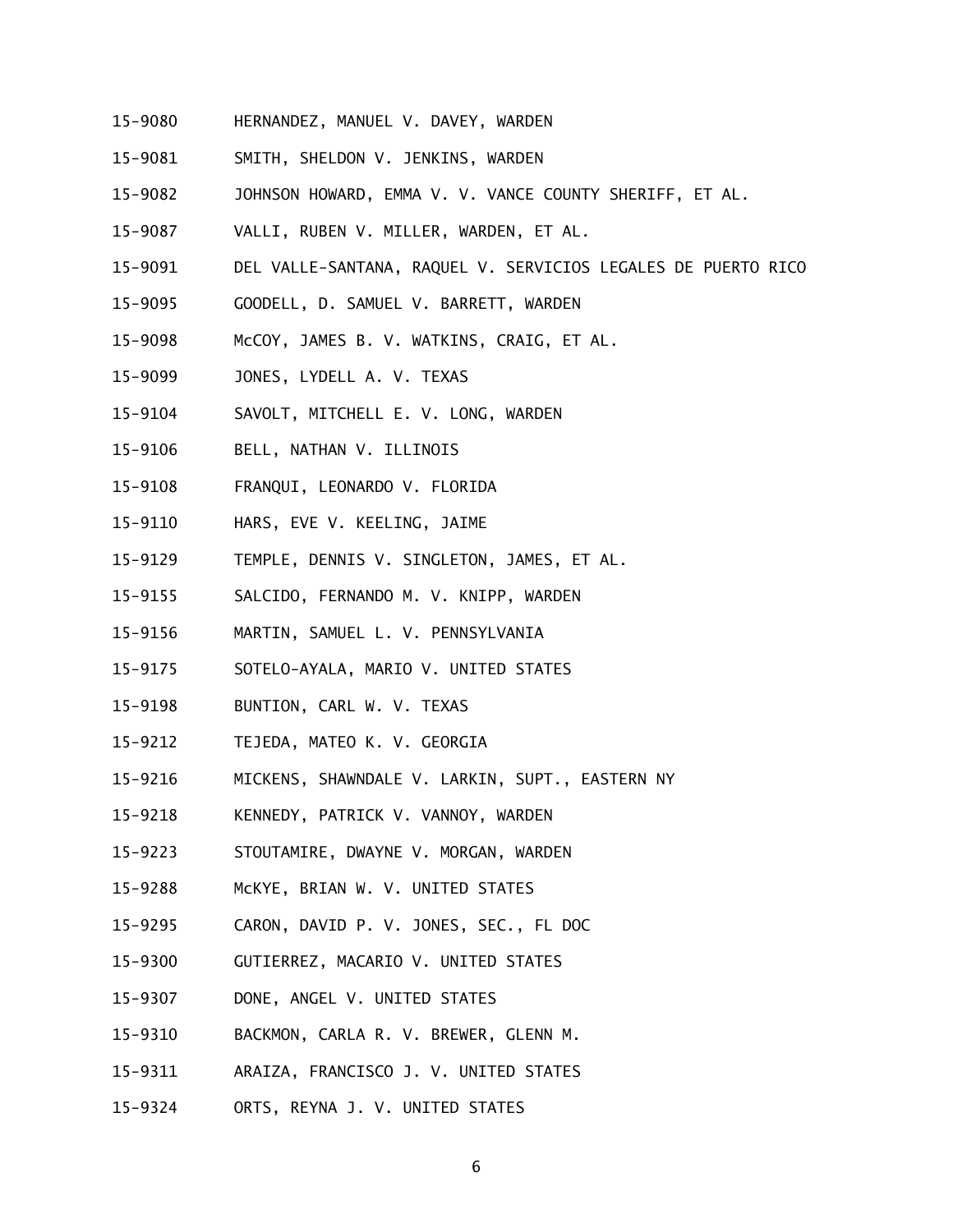- 15-9325 MARK, JUSTINE, ET AL. V. UNITED STATES
- 15-9334 CARTAGENA-MERCED, NELSON V. UNITED STATES
- 15-9335 CLEM, HOWARD J. V. UNITED STATES
- 15-9336 ELLIS, PRISCILLA A. V. UNITED STATES
- 15-9337 LAGI, HENRY J. V. FLORIDA
- 15-9349 ACEVEDO, JOSE V. MASSACHUSETTS
- 15-9361 FISHER, NORRIS L. V. UNITED STATES
- 15-9362 GARCIA, JOSEPH L. V. UNITED STATES
- 15-9363 HAMMOND, ADAM V. UNITED STATES
- 15-9366 GUEST, JERRY V. UNITED STATES, ET AL.
- 15-9367 FLEMING, RHONDA V. UNITED STATES
- 15-9375 UPSHAW, TERRENCE V. EBBERT, WARDEN
- 15-9376 PEARSON WHITE, ROBERT J. V. UNITED STATES
- 15-9381 SMITH, JESSIE V. JONES, SEC., FL DOC
- 15-9396 ) MALACHOWSKI, MARCEL V. UNITED STATES
- 15-9400 ) MALACHOWSKI, MARCEL V. UNITED STATES
- 15-9412 TARANTINO, CHRISTIAN G. V. UNITED STATES
- 15-9413 WHITNEY, TERRY V. CARTER, SEC. OF DEFENSE
- 15-9415 ROGERS, ANDRE V. UNITED STATES

)

- 15-9424 COLE, RICKY L. V. UNITED STATES
- 15-9425 CRAWFORD, CHARLES R. V. MISSISSIPPI
- 15-9430 BIAS, TRACY V. UNITED STATES
- 15-9440 GREEN, RODERICK V. UNITED STATES
- 15-9448 RUIZ, OCARIO V. UNITED STATES
- 15-9449 McCALL, DATRIST V. UNITED STATES
- 15-9454 GUTIERREZ-SALINAS, SALVADOR V. UNITED STATES
- $15 9457$ JORDAN, JOHN C. V. UNITED STATES
- 15-9458 MARTINEZ, EWIN O. V. SHARTLE, WARDEN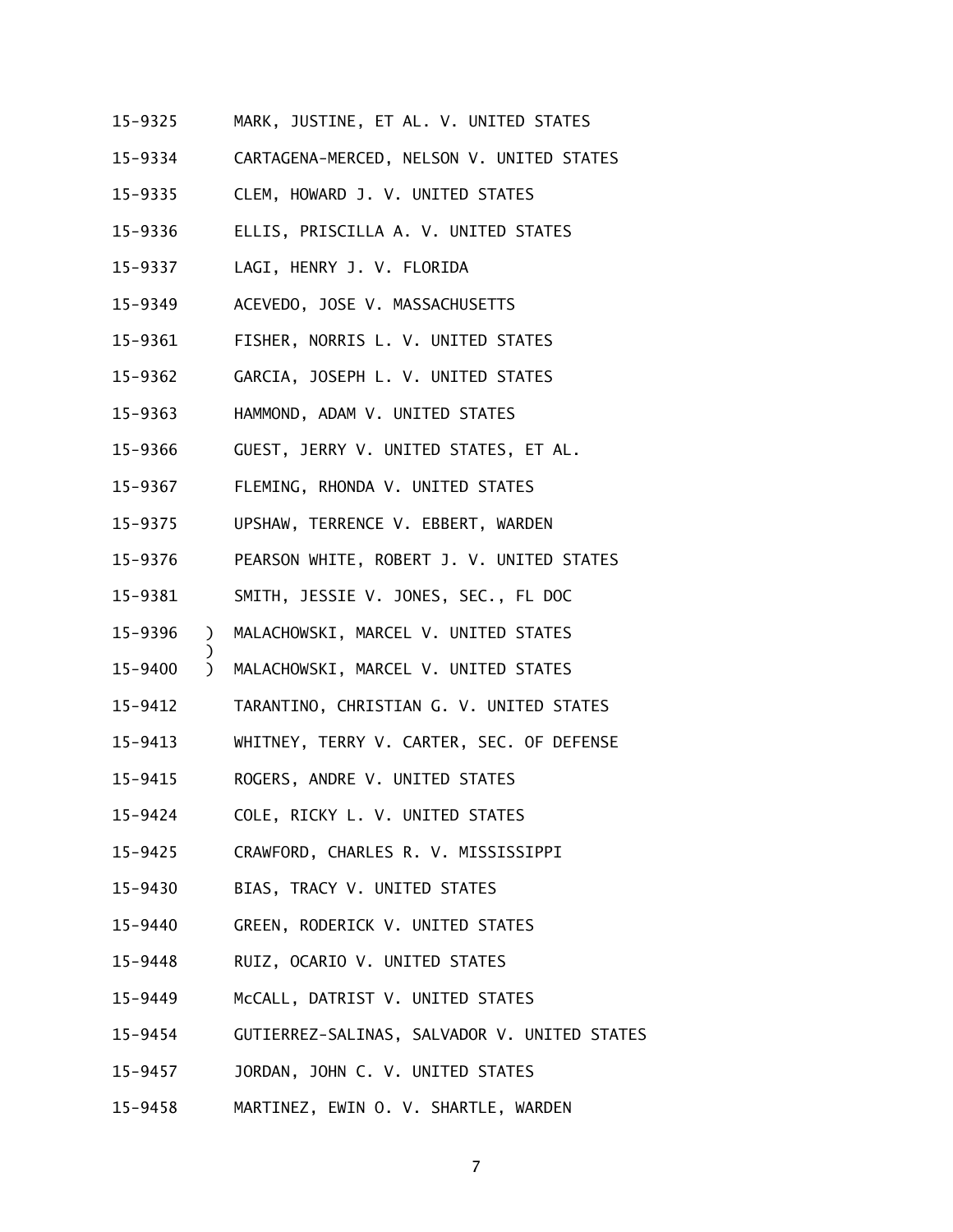- 15-9462 BERRY, RICHARD S. V. UNITED STATES
- 15-9468 JAMISON, ANDREW V. UNITED STATES
- $15 9469$ BROWN, KELVIN V. UNITED STATES
- 15-9479 BURCHETTE, DIANE V. McDONALD, SEC. OF VA
- 15-9482 TAYLOR, CHRISTOPHER J. V. UNITED STATES
- 15-9485 KIEFFER, HOWARD O. V. UNITED STATES
- 15-9490 GUEVARA-MIRANDA, GERSON D. V. UNITED STATES
- 15-9491 JARVIS, MAURICE D. V. UNITED STATES
- 15-9515 MARTIN, ABRAHAM N. V. UNITED STATES
- 15-9516 ALFARO, ALFONSO V. UNITED STATES
- 15-9517 BLACK, ADARUS M. V. UNITED STATES
- 15-9522 HOPE, ANTHONY V. FLORIDA

 $15 - 950$ 

- 15-9533 JOHNSON, DANA V. UNITED STATES
- 15-9535 COPELAND, MALCOM D. V. UNITED STATES
- 15-9539 DELGADO, JESUS M. V. UNITED STATES
- 15-9541 WILSON, WILLIAM I. V. UNITED STATES
- 15-9542 PADRON, NICOLAS A. V. UNITED STATES
- 15-9543 MERILIA, JUNIOR J. V. UNITED STATES

The petitions for writs of certiorari are denied.

14-1140 TIBBS, PHILLIP, ET AL. V. BUNNELL, JUDGE, ETC., ET AL.

 The motion of American Hospital Association, et al. for leave to file a brief as *amici curiae* is granted. The motion of The Joint Commission for leave to file a brief as *amicus curiae*  is granted. The motion of Alliance for Quality Improvement and Patient Safety for leave to file a brief as *amicus curiae* is granted. The petition for a writ of certiorari is denied. MICHIGAN V. UYEDA, KIMIKO L.

The motion of respondent for leave to proceed *in forma*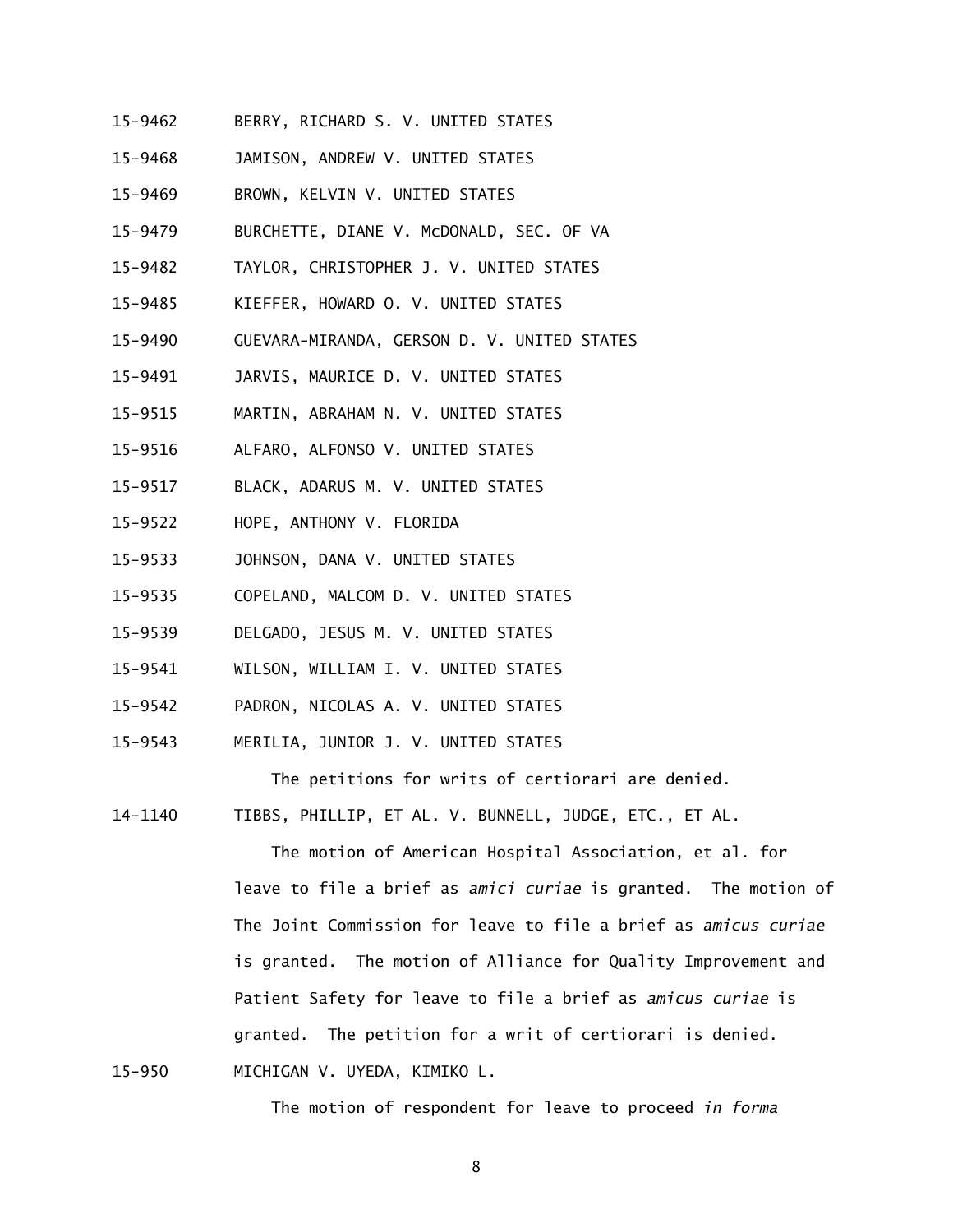*pauperis* is granted. The petition for a writ of certiorari is denied.

15-1026 EPPINGER, WARDEN V. McCARLEY, WILLARD

 The motion of respondent for leave to proceed *in forma pauperis* is granted. The petition for a writ of certiorari is denied.

15-1076 FUENTES, JACQUELINE V. MARESCA, STEPHEN, ET AL.

 The motion of New Mexico Department of Public Safety for leave to file a brief as *amicus curiae* is granted. The petition for a writ of certiorari is denied.

15-1215 SHINNECOCK INDIAN NATION V. NEW YORK, ET AL.

 The petition for a writ of certiorari is denied. Justice Sotomayor took no part in the consideration or decision of this petition.

15-1309 PHARMERICA CORP. V. UNITED STATES, EX REL. GADBOIS

 The motion of New England Legal Foundation for leave to file a brief as *amicus curiae* is granted. The petition for a writ of certiorari is denied.

15-1440 COMMONWEALTH SCIENTIFIC V. CISCO SYSTEMS, INC.

 The petition for a writ of certiorari is denied. Justice Breyer took no part in the consideration or decision of this petition.

15-9021 JOHNSON, R. WAYNE V. STEPHENS, DIR., TX DCJ

 The motion of petitioner for leave to proceed *in forma pauperis* is denied, and the petition for a writ of certiorari is dismissed. See Rule 39.8.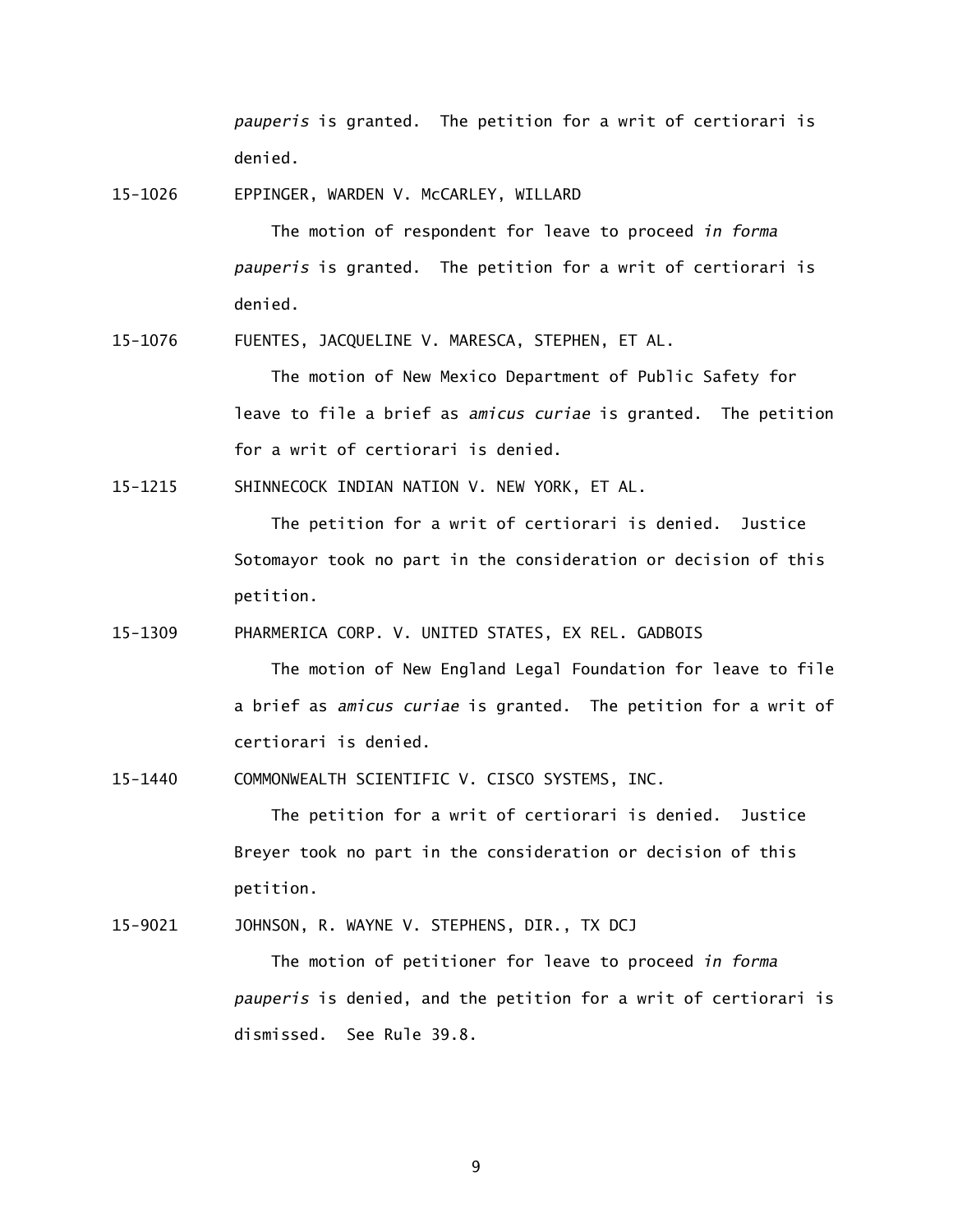15-9382 TURNER, JOHN A. V. HOLLAND, WARDEN

 The petition for a writ of certiorari before judgment is denied.

15-9463 BASCIANO, VINCENT V. UNITED STATES

 The petition for a writ of certiorari is denied. Justice Sotomayor took no part in the consideration or decision of this petition.

# **MANDAMUS DENIED**

- 15-1362 IN RE GEORGE PIECZENIK
- 15-9519 IN RE MARCUS L. WILLIAMS

The petitions for writs of mandamus are denied.

15-8997 IN RE ELIZABETH J. CAMPBELL

 The motion of petitioner for leave to proceed *in forma pauperis* is denied, and the petition for a writ of mandamus is dismissed. See Rule 39.8.

### **PROHIBITION DENIED**

15-9389 IN RE CHRISTOPHER HEIZMAN

The petition for a writ of prohibition is denied.

# **REHEARINGS DENIED**

- $14 520$ HAWKINS, VALERIE J., ET AL. V. COMMUNITY BANK OF RAYMORE
- $15 926$ IN RE CHRISTIN GRISKIE
- $15 999$ KNIGHT, RICKY, ET AL. V. THOMPSON, LESLIE, ET AL.
- 15-8061 CAISON, NORMAN E. V. JONES, SEC., FL DOC
- 15-8256 LESTER, DAVID D. V. MACKIE, WARDEN
- 15-8270 SMITH, ROBERT L. V. STEPHENS, DIR., TX DCJ
- 15-8438 BERNARD, PAUL A. V. WOODS, WARDEN
- 15-8443 LONGORIA, DANIEL F. V. TEXAS

The petitions for rehearing are denied.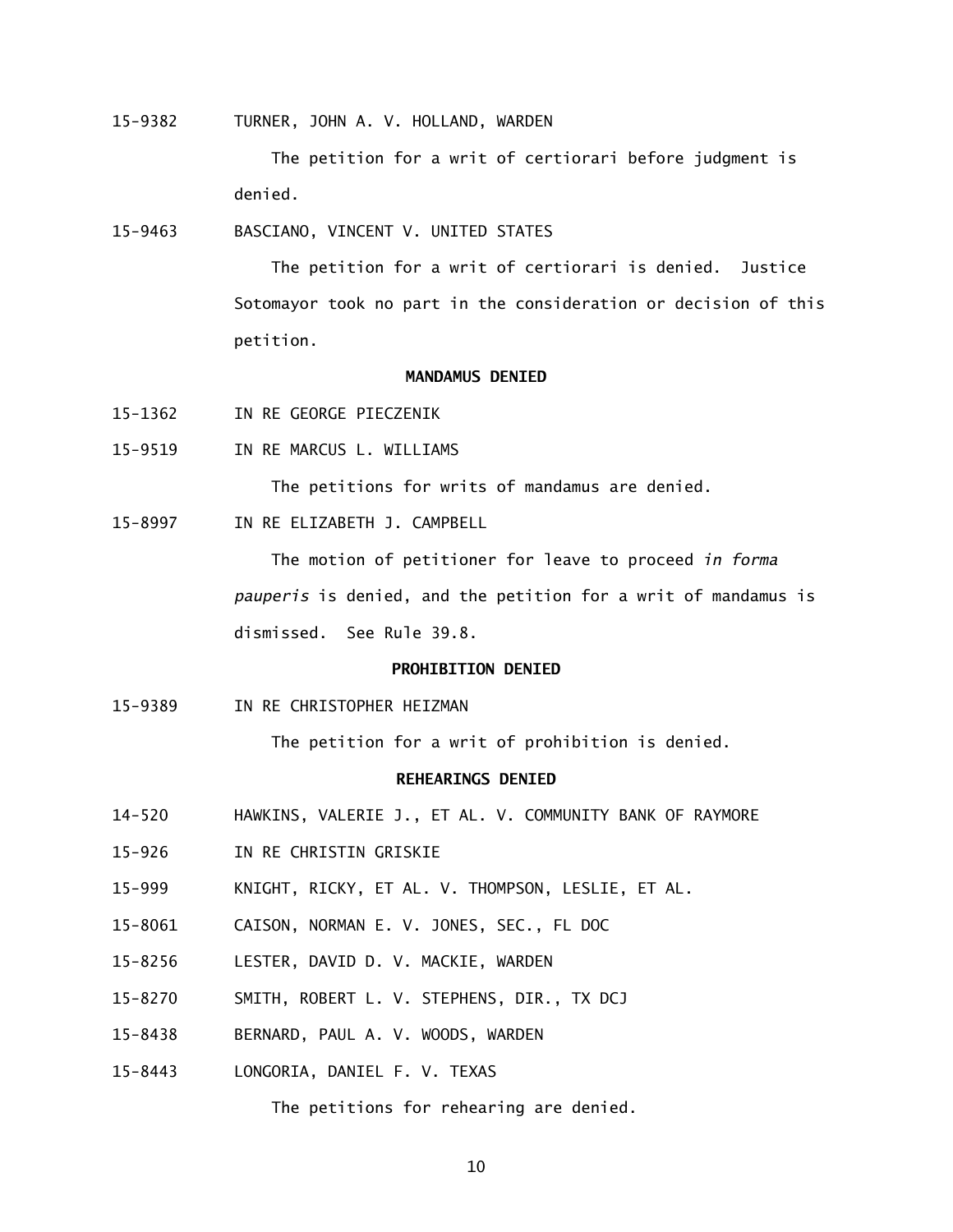### **ATTORNEY DISCIPLINE**

 $D - 2863$ IN THE MATTER OF DISBARMENT OF JOHN J. KORESKO, V.

> John J. Koresko, V., of Bridgeport, Pennsylvania, having been suspended from the practice of law in this Court by order of December 7, 2015; and a rule having been issued requiring him to show cause why he should not be disbarred; and the time to file a response having expired;

 It is ordered that John J. Koresko, V. is disbarred from the practice of law in this Court.

 $D - 2869$ IN THE MATTER OF DISBARMENT OF CHRISTOPHER W. O'BRIEN

> Christopher W. O'Brien, of Wichita, Kansas, having been suspended from the practice of law in this Court by order of February 29, 2016; and a rule having been issued and served upon him requiring him to show cause why he should not be disbarred; and the time to file a response having expired;

 It is ordered that Christopher W. O'Brien is disbarred from the practice of law in this Court.

 $D - 2870$ IN THE MATTER OF DISBARMENT OF RONALD JOHN DENICOLA

> Ronald John Denicola, of Cincinnati, Ohio, having been suspended from the practice of law in this Court by order of February 29, 2016; and a rule having been issued and served upon him requiring him to show cause why he should not be disbarred; and the time to file a response having expired;

 It is ordered that Ronald John Denicola is disbarred from the practice of law in this Court.

 $D-2871$ IN THE MATTER OF DISBARMENT OF KRISTI ANN FREDERICKS

> Kristi Ann Fredericks, of Downingtown, Pennsylvania, having been suspended from the practice of law in this Court by order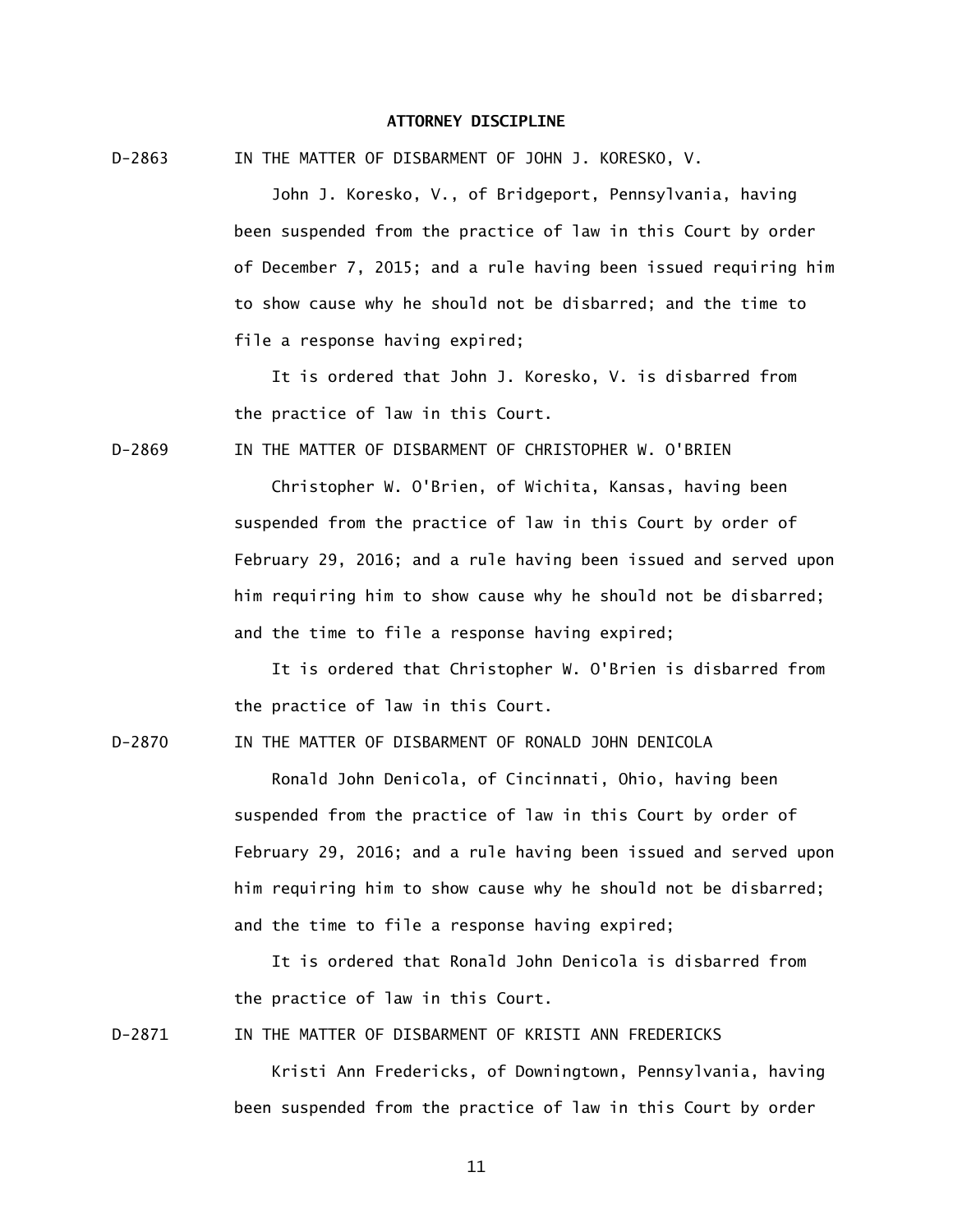of February 29, 2016; and a rule having been issued and served upon her requiring her to show cause why she should not be disbarred; and the time to file a response having expired;

 It is ordered that Kristi Ann Fredericks is disbarred from the practice of law in this Court.

D-2872 IN THE MATTER OF DISBARMENT OF RICHARD J. KWASNY

 Richard J. Kwasny, of Yardley, Pennsylvania, having been suspended from the practice of law in this Court by order of February 29, 2016; and a rule having been issued and served upon him requiring him to show cause why he should not be disbarred; and the time to file a response having expired;

 It is ordered that Richard J. Kwasny is disbarred from the practice of law in this Court.

 $D - 2873$ IN THE MATTER OF DISBARMENT OF PAUL MICHAEL KAUFMAN

> Paul Michael Kaufman, of Pepper Pike, Ohio, having been suspended from the practice of law in this Court by order of February 29, 2016; and a rule having been issued requiring him to show cause why he should not be disbarred; and the time to file a response having expired;

 It is ordered that Paul Michael Kaufman is disbarred from the practice of law in this Court.

 $D - 2874$ IN THE MATTER OF DISBARMENT OF DAVID M. COHEN

> David M. Cohen, of Stoughton, Massachusetts, having been suspended from the practice of law in this Court by order of February 29, 2016; and a rule having been issued and served upon him requiring him to show cause why he should not be disbarred; and the time to file a response having expired;

It is ordered that David M. Cohen is disbarred from the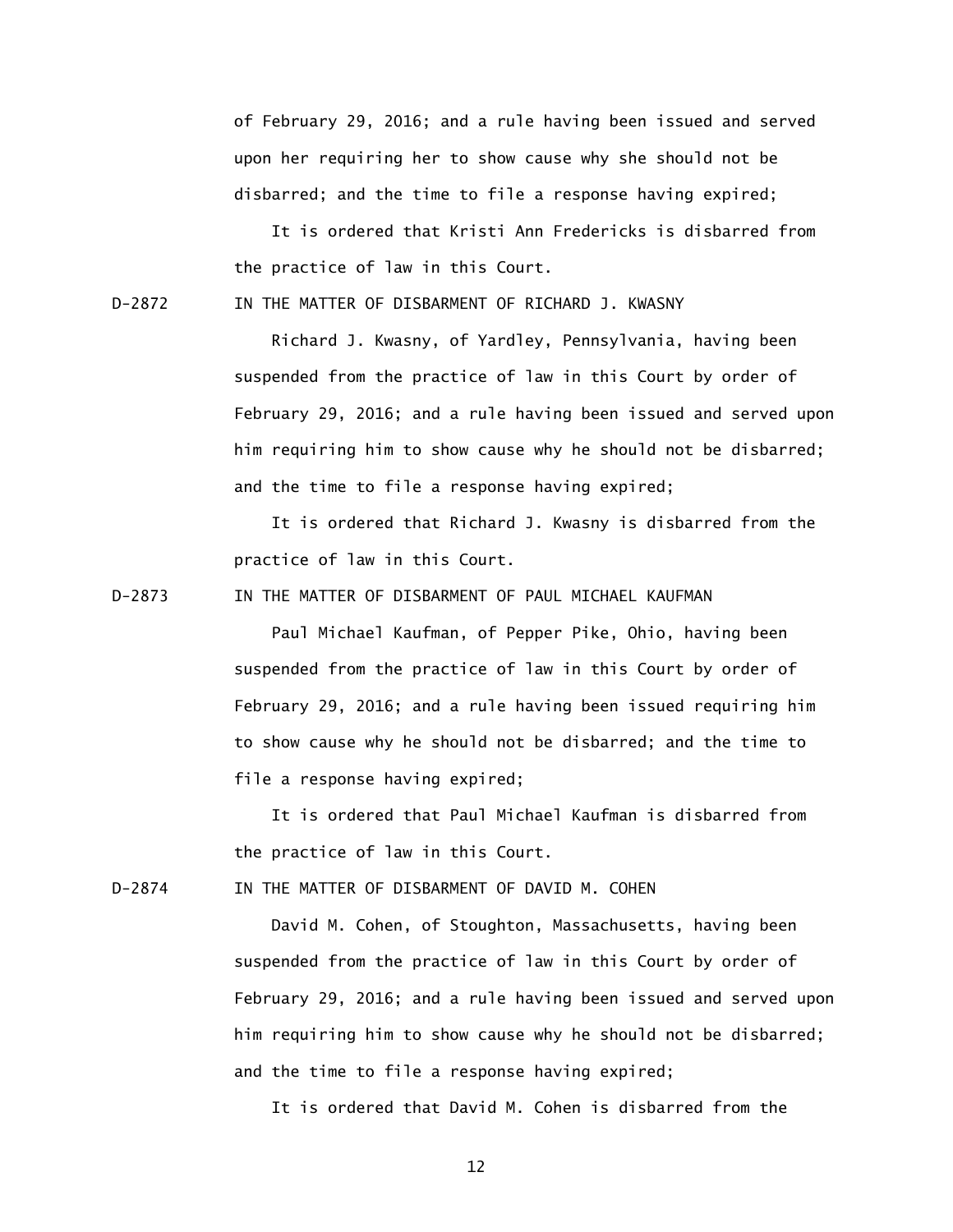practice of law in this Court.

D-2875 IN THE MATTER OF DISBARMENT OF PAUL JAY KONIGSBERG

 Paul Jay Konigsberg, of Palm Beach Gardens, Florida, having been suspended from the practice of law in this Court by order of February 29, 2016; and a rule having been issued requiring him to show cause why he should not be disbarred; and the time to file a response having expired;

 It is ordered that Paul Jay Konigsberg is disbarred from the practice of law in this Court.

 $D-2876$ IN THE MATTER OF DISBARMENT OF RAYMOND G. LAVALLEE

> Raymond G. Lavallee, of Hauppauge, New York, having been suspended from the practice of law in this Court by order of February 29, 2016; and a rule having been issued and served upon him requiring him to show cause why he should not be disbarred; and the time to file a response having expired;

> It is ordered that Raymond G. Lavallee is disbarred from the practice of law in this Court.

 $D-2877$ IN THE MATTER OF DISBARMENT OF STUART A. SCHLESINGER

> Stuart A. Schlesinger, of New York, New York, having been suspended from the practice of law in this Court by order of February 29, 2016; and a rule having been issued and served upon him requiring him to show cause why he should not be disbarred; and the time to file a response having expired;

 It is ordered that Stuart A. Schlesinger is disbarred from the practice of law in this Court.

D-2878 IN THE MATTER OF DISBARMENT OF JOHN EDWARD FASCIANA

 John Edward Fasciana, of Bedford Hills, New York, having been suspended from the practice of law in this Court by order